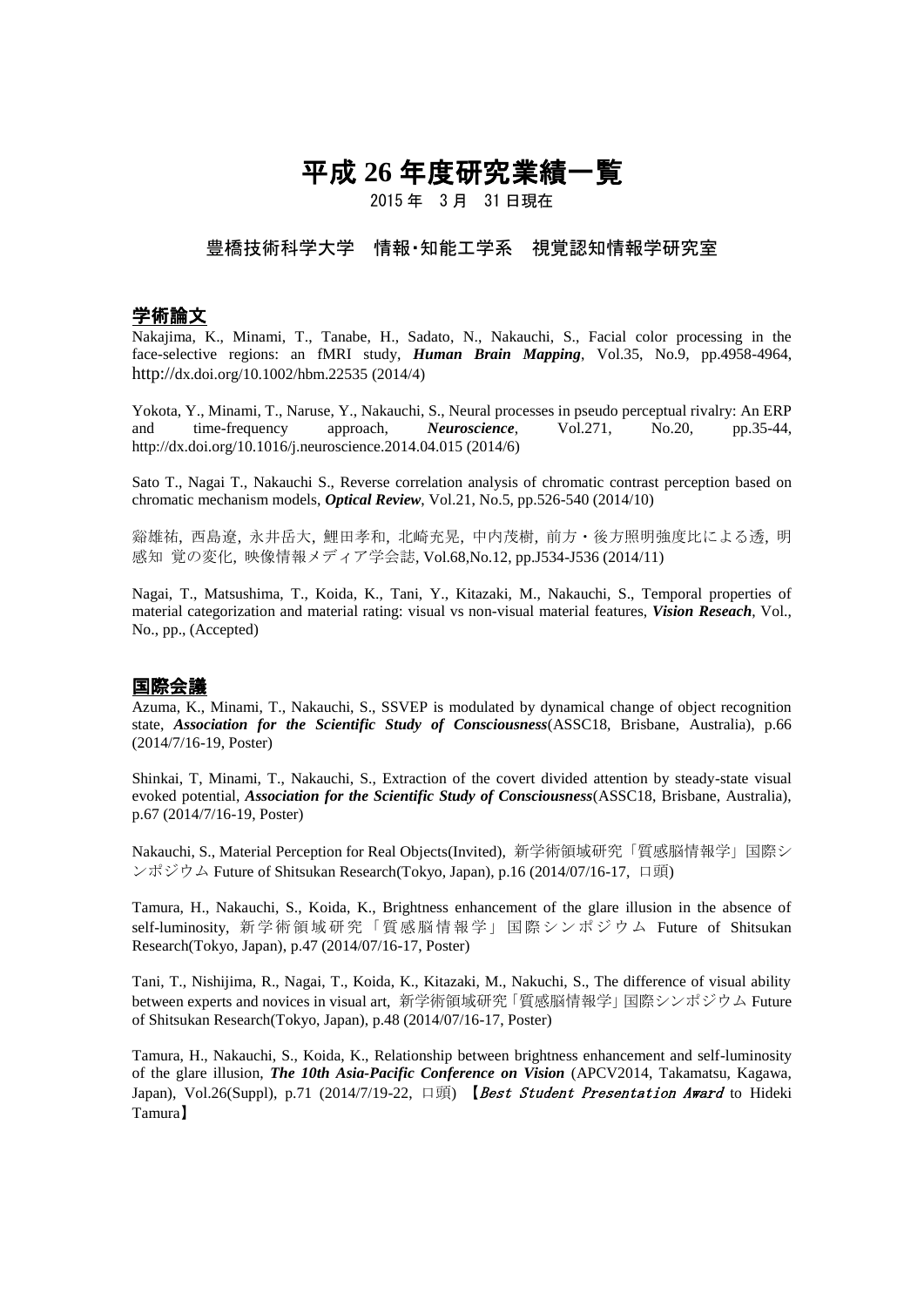Ueda, S., Tani, Y., Nagai, T., Koida, K., Nakauchi, S., Kitazaki, M., Effect of object motion on perceiving a thick transparent object. *The 10th Asia-Pacific Conference on Vision* (APCV2014, Takamatsu, Kagawa, Japan), Vol.26(Suppl), p.86 (2014/7/19-22, Poster)

Toyota, T., Shinomori, K., Suzuki, T., Nakauchi, S., Practical color visibility evaluated by response time of search and selection rate in paired comparison, *The 10th Asia-Pacific Conference on Vision* (APCV2014, Takamatsu, Kagawa, Japan), Vol.26(Suppl), p.88 (2014/7/19-22, Poster)

Tani, Y., Nishijima, R., Nagai, T., Koida, K., Kitazaki, M., Nakauchi, S., The difference of visual ability between experts and novices in visual art, *The 10th Asia-Pacific Conference on Vision* (APCV2014, Takamatsu, Kagawa, Japan), Vol.26(Suppl), p.99 (2014/7/19-22, Poster)

ElMasry, G., Nakauchi, S., Image Analysis Operations Applied to Hyperspectral Images for Food Quality Assessment, *The 17th World Congress of Food Science & Technology* (IUFoST, Montreal, Canada), (2014/8/17-21, )

Higashi, H., Tanaka, T., Band Selection by Distance of Spatial Patterns for Brain Machine Interfacing, I*nternational Conference on Advanced Informatics: Concepts, Theory and Applications* (ICAICTA, Bandung, Indonesia), pp.69-74 (2014/8/20-21, 口頭) \*\*\* not include nakauchi \*\*\*

Nagai, H., ElMasry, G., Nakauchi, S., Optimization of Excitation-Emission bands for Estimating Viable Bacteria on Meat Surfaces with Fluorescence Spectroscopy, I*nternational Conference on Advanced Informatics: Concepts, Theory and Applications* (ICAICTA, Bandung, Indonesia), pp.172-177 (2014/8/20-21, 口頭)

Higashi, H., Tanaka, H., Tanaka, Y., Smoothing of Spatial Filter by Graph Fourier Transform for EEG Signals, *Asia-Pacific Signal and Information Processing Association Annual Summit and Conference 2014* (APSIPA2014, Siem Reap, city of Angkor Wat, Cambodia), pp. (2014/12/9-12, 口頭)

Higashi, H., Classification of Electroencephalogram under Different Process of Stimulus Occurrences in an Oddball Paradigm, *International Conference of Global Network for Innovative Technology*(Ignite2014, Penang, Malaysia), pp.(2014/12/15-16, 口頭)

Elmasry, G, Hyperspectral Imaging for Non-destructive Sensing of Thermal Treatment of 'Kamaboko', *International Conference of Global Network for Innovative Technology*(Ignite2014, Penang, Malaysia), pp.(2014/12/15-16, 口頭)

Nihei, Y., Minami, T., Nakauchi, S., Brain activity related to the judgment of the face-likeness: Correlation between EEG and face-like evaluation, *International Conference of Global Network for Innovative Technology*(Ignite2014, Penang, Malaysia), pp.(2014/12/15-16, 口頭)

Horii, S., Nakauchi, S., and Kitazaki, M. (2015 accepted), AR-SSVEP for Brain-Machine Interface: Estimating User's Gaze in Head-mounted Display with USB camera, IEEE Virtual Reality 2015, Poster

# 著書

Kamruzzaman, M., ElMasry G., Nakauchi S., On-line screening of meat and poultry product quality and safety using hyperspectral imaging, In: High Throughput Screening for Food Safety Assessment, 1st Edition Biosensor Technologies, Hyperspectral Imaging and Practical Applications (Eds. A.K Bhunia, M.S. Kim & C.R. Taitt), Woodhead Publishing Series in Food Science, Technology and Nutrition, (2014/09)

# 解説論文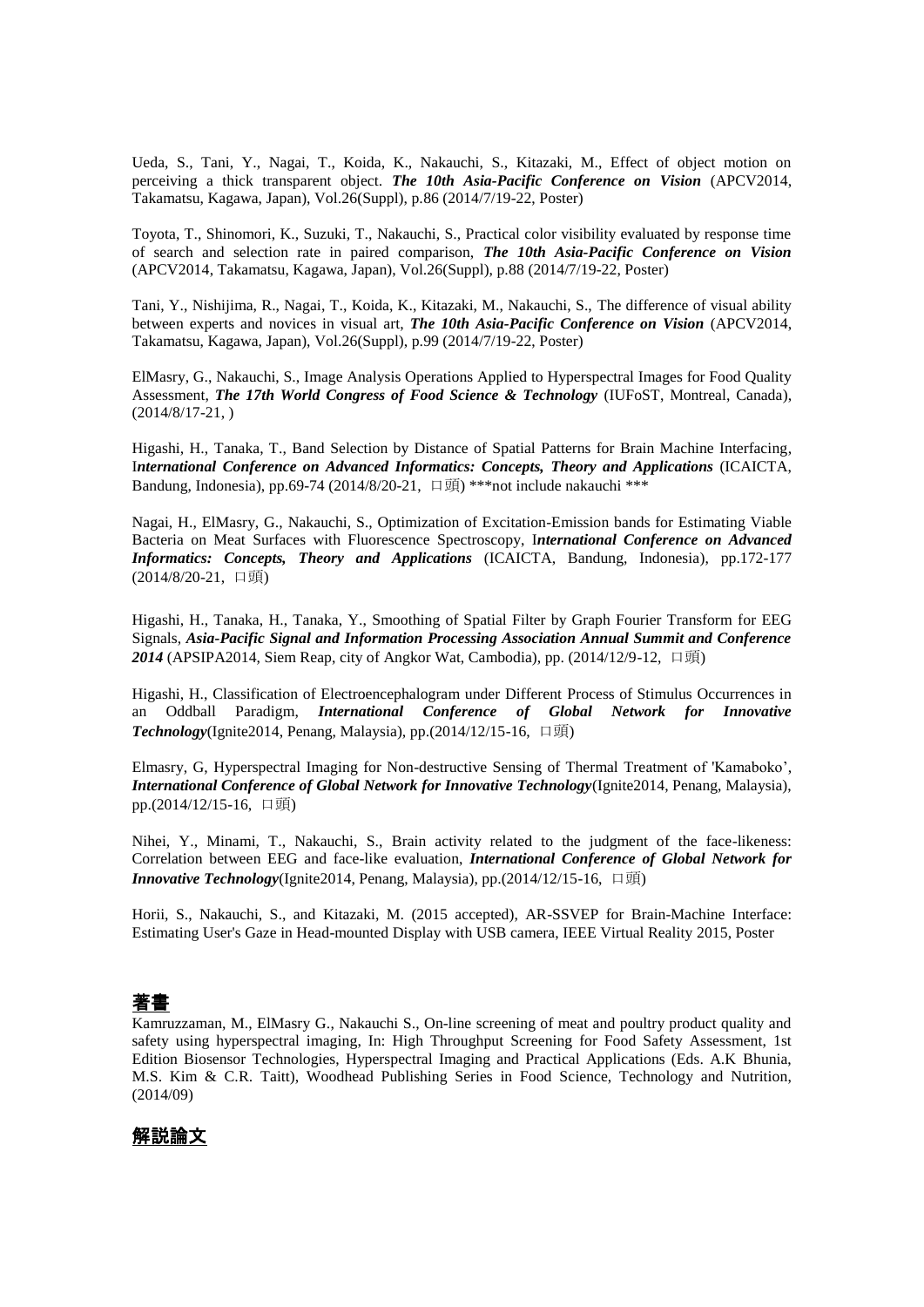## 特許

#### 受賞・表彰

#### 国内発表

新海崇紘, 南 哲人, 中内茂樹, 定常状態視覚誘発電位による複数移動対象の追跡, 第 37 回神 経科学学会, p.420(2014/9/11-13:9/12;パシフィコ横浜;ポスター)

二瓶裕司, 南 哲人, 中内茂樹, 顔らしさ判断を反映する脳活動:脳波と顔らしさ評定値の相関, 第 37 回神経科学学会, p.442(2014/9/11-13:9/13;パシフィコ横浜;ポスター)

東 広志, 南 哲人, 中内茂樹, 事象関連電位を用いた刺激の条件付き発生確率推定,第 29 回信 号処理シンポジウム,p.29, (2014/11/11-14:11/14;ビナリオ嵯峨嵐山; 口頭)

谷 和信, 中内茂樹, 機能性光源のための自動分光設計装置, 日本色彩学会第2回秋の大会[静 岡]'14, pp.408-409 (2014/11/14-15:11/14; 静岡県清水文化会館「マリナート」; 口頭) 【奨 励賞 to 谷和信】

永井岳大, 松島俊樹, 鯉田孝和, 谿 雄祐, 北崎充晃, 中内茂樹, 素材カテゴリ認知の時間特性 ~ 質感属性との関係に着目して ~, ヒューマンインフォメーション研究会(HI), pp. (2014/11/28-29: 11/28; 熊本市国際交流会館; 口頭)

佐藤智治, 永井岳大, 栗木一郎, 中内茂樹, 不完全色順応における色の見えと色弁別の基準点, 日本視覚学会 2015 年冬季大会, Vol.27, No.1, p.34 (2015/01/21-23:1/22;工学院大学;口頭)

上田祥平, 谿 雄祐, 永井岳大, 鯉田孝和, 中内茂樹, 北崎充晃, 厚みのある透明物体の屈折率 知覚における運動の効果, 日本視覚学会 2015 年冬季大会, Vol.27, No.1, pp.51-52 (2015/01/21-23:1/23;工学院大学;ポスター)

海谷慎一, 中内茂樹, 光学式微生物微小コロニー検査装置の開発, 日本農芸化学会 2015 年度大 会, (2015/3/26-29:3/28;岡山;口頭)

### 招待講演

学会名 :日本産業皮膚衛生協会研修会 タイトル:視覚からの科学と技術・・・質感認知から情報可視化まで 発表日 :2014/10/23 発表場所:リーガロイヤルホテル京都

学会名 :in vivo イメージングフォーラム 2014 タイトル:スペクトルイメージングと分光修飾による視覚技術 発表日 :2014/10/24 発表場所:コクヨホール品川